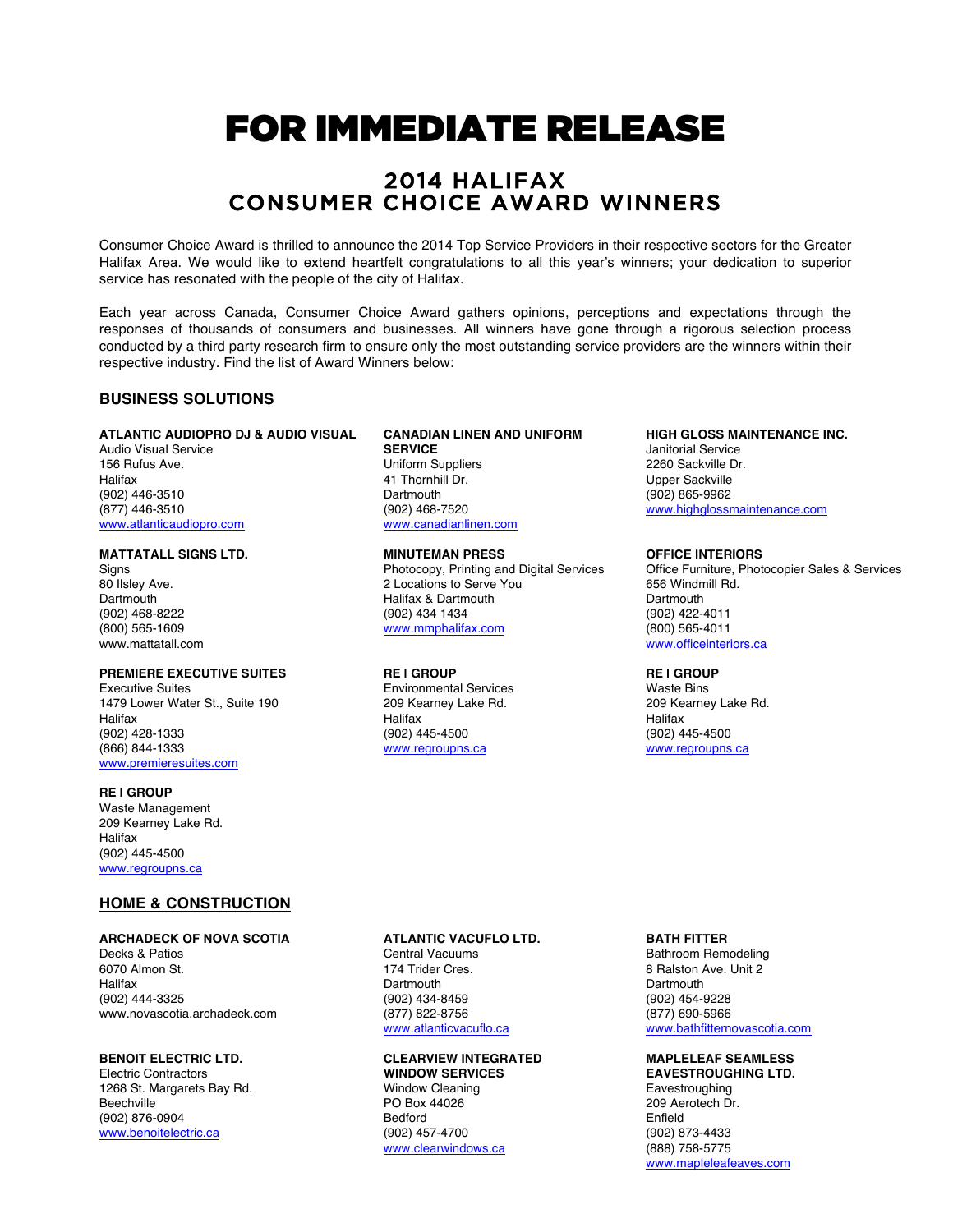## **MCK KITCHENS**

Kitchen Designers & Distributors 3 Locations to Serve You **Halifax** (902) 445-5736 (902) 468-6453 www.mikescountrykitchens.com

## **SCOTIAN HOMES & RENOVATIONS**

Home Builders & Renovations 264 Hwy. 2 Enfield (902) 883-2266 (800) 525-4687 www.scotianhomes.com

## **TAYLOR FLOORING LTD.**

Porcelain & Ceramic Tiles 4 Locations to Serve You Dartmouth, Halifax, Bridgewater, Sydney (902) 435-3567 www.taylorflooring.com

## **THE WATER SHED**

Water Purification & Filtration 875 Main St. Unit 1 Dartmouth (902) 462-5566 (800) 667-5566 www.thewatershedonline.ca

## **EVERYDAY LIFE**

#### **ACADEMY OF COSMETOLOGY**

Cosmetology and Esthetics 363 Windmill Rd. **Dartmouth** (902) 469-7788 www.academyofcosmetology.com

#### **EAST COAST SCHOOL OF LANGUAGES**

Language School 1256 Barrington St. Halifax (902) 491-1526 (888) 491-3275 www.ecslcanada.com

#### **RYAN DUFFY'S STEAK & SEAFOOD**

Restaurants - Fine Dining 1650 Bedford Row Halifax (902) 421-1116 www.ryanduffys.ca

## **METRO WINDOWS & DOORS LTD.**

Windows & Doors 90 Raddall Ave. **Dartmouth** (902) 468-4373 www.metrowindows.ca

## **SIMMONS MATTRESS GALLERY**

Mattress Stores 2 Locations to Serve You Halifax (902) 450-0233 www.simmonsmattressgallery.net

## **TAYLOR FLOORING LTD.**

Wood Floors 4 Locations to Serve You Dartmouth, Halifax, Bridgewater, Sydney (902) 435-3567 www.taylorflooring.com

## **TOWER INTERIORS**

Interior Designers & Decorators 51 Laurentide Dr. Halifax (902) 455-1544 www.towerinteriors.ca

#### **ADAMS PHOTOGRAPHY**

Photography 958 Cole Harbour Rd. **Dartmouth** (902) 434-0558 www.adamsphotography.ca

#### **GINGERGRASS THAI &**

**VIETNAMESE RESTAURANT** Restaurants - South East Asian 1284 Barrington St. Halifax (902) 425-8555 www.gingergrass.ca

## **MUSQUODOBOIT VALLEY QUALITY SOD**

Sod Supply & Services 6706 Old Guysborough Rd. Elderbank (902) 384-2233 (800) 556-2272 www.mvgs.ca

## **TAYLOR FLOORING LTD.**

Carpet & Rug Retailers 4 Locations to Serve You Dartmouth, Halifax, Bridgewater, Sydney (902) 435-3567 www.taylorflooring.com

## **THE PATIO SCREEN ROOM**

Solarium/Sunrooms 4 Locations to Serve You (866) 755-2972 www.thepatioscreenroom.com

## **WISE CRACKS**

Waterproofing & Foundation Repair 41 Glendale Ave. Unit 1 Lower Sackville (902) 835-6763 (800) 587-7325 www.wisecracks.com

## **ATLANTIC FUNERAL HOMES**

Funeral Services 3 Locations to Serve You (902) 453-1434 www.atlanticfuneralhomes.com

## **METRO SELF-STORAGE**

Self-Service Storage 10 Lovett Lake Ct. Halifax (902) 450-5656 www.metroselfstorage.acl.ca